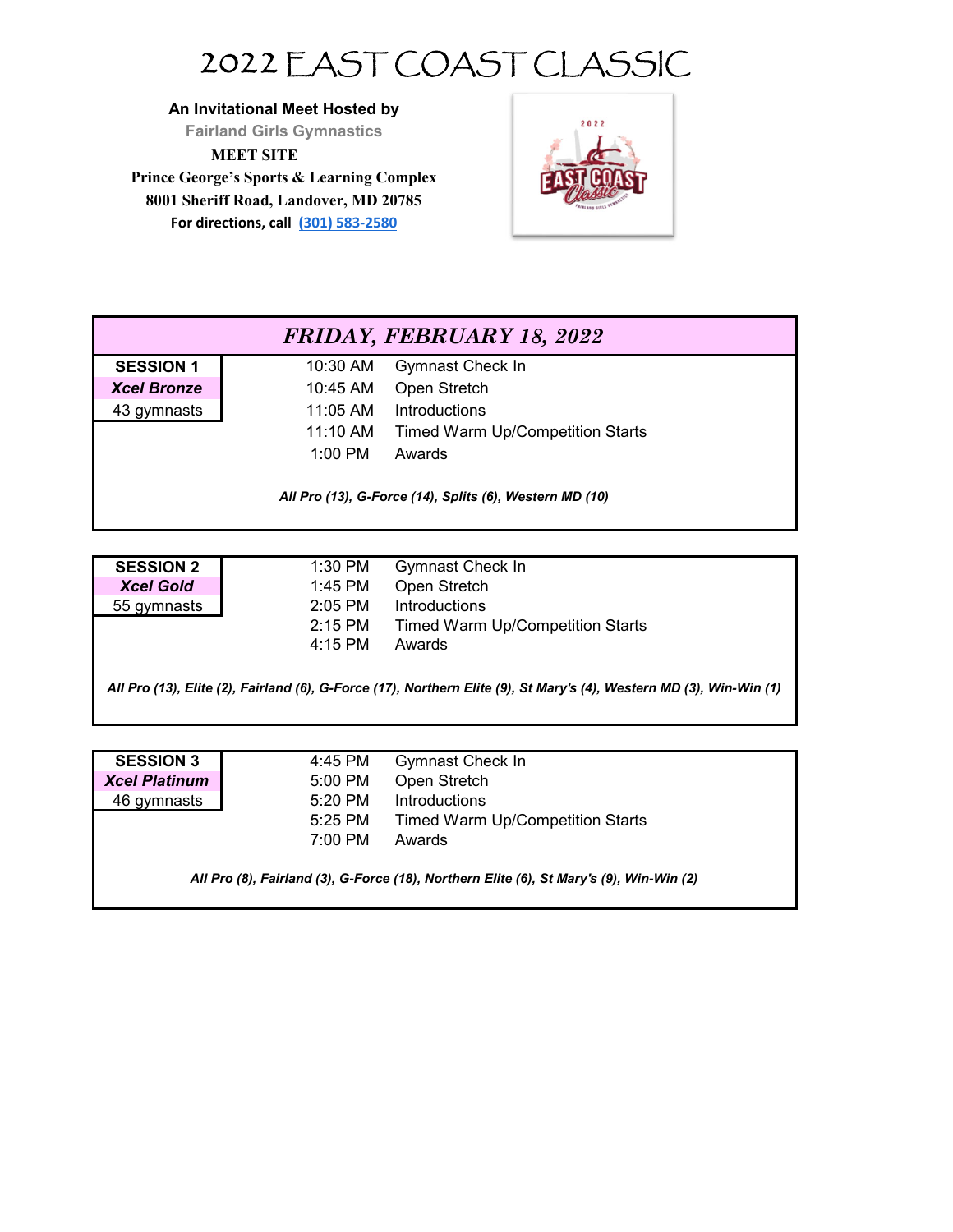## 2022 EAST COAST CLASSIC

**An Invitational Meet Hosted by**

**Fairland Girls Gymnastics**

**MEET SITE**

**Prince George's Sports & Learning Complex 8001 Sheriff Road, Landover, MD 20785 For directions, call (301) 583‐2580**



| SATURDAY, FEBRUARY 19, 2022             |                                                                                                                                                                            |                                                                                                                                      |  |  |  |
|-----------------------------------------|----------------------------------------------------------------------------------------------------------------------------------------------------------------------------|--------------------------------------------------------------------------------------------------------------------------------------|--|--|--|
| <b>SESSION 4</b>                        | 7:45 AM                                                                                                                                                                    | Gymnast Check In                                                                                                                     |  |  |  |
| <b>Xcel Silver</b>                      | 8:00 AM                                                                                                                                                                    | Open Stretch                                                                                                                         |  |  |  |
| 53 gymnasts                             | 8:20 AM                                                                                                                                                                    | Introductions                                                                                                                        |  |  |  |
|                                         | 8:25 AM                                                                                                                                                                    | <b>Timed Warm Up/Competition Starts</b>                                                                                              |  |  |  |
|                                         | 10:00 AM                                                                                                                                                                   | Awards                                                                                                                               |  |  |  |
|                                         |                                                                                                                                                                            |                                                                                                                                      |  |  |  |
|                                         |                                                                                                                                                                            | All Pro (9), Elite (2), Fairland (6), G-Force (14), Northern Elite (6), Splits (2), St Mary's (4), Western MD (5), Win-<br>Win $(5)$ |  |  |  |
|                                         |                                                                                                                                                                            |                                                                                                                                      |  |  |  |
|                                         |                                                                                                                                                                            |                                                                                                                                      |  |  |  |
| <b>SESSION 5</b>                        | 10:30 AM                                                                                                                                                                   | Gymnast Check In                                                                                                                     |  |  |  |
| Level 2                                 | 10:45 AM                                                                                                                                                                   | Open Stretch                                                                                                                         |  |  |  |
| 50 gymnasts                             | 11:05 AM                                                                                                                                                                   | Introductions                                                                                                                        |  |  |  |
|                                         | 11:10 AM                                                                                                                                                                   | <b>Timed Warm Up/Competition Starts</b>                                                                                              |  |  |  |
|                                         | 1:10 PM                                                                                                                                                                    | Awards                                                                                                                               |  |  |  |
|                                         |                                                                                                                                                                            |                                                                                                                                      |  |  |  |
|                                         |                                                                                                                                                                            | All Pro (19), Elite (3), Splits (3), St Mary's (10), Westminster (3), Win-Win (12)                                                   |  |  |  |
|                                         |                                                                                                                                                                            |                                                                                                                                      |  |  |  |
| <b>SESSION 6</b>                        | 2:00 PM                                                                                                                                                                    | Gymnast Check In                                                                                                                     |  |  |  |
| Level 6                                 | $2:15$ PM                                                                                                                                                                  | Open Stretch                                                                                                                         |  |  |  |
| <b>Level 7</b>                          | $2:35$ PM                                                                                                                                                                  | Introductions                                                                                                                        |  |  |  |
| 70 gymnasts                             | 2:40 PM                                                                                                                                                                    | <b>Timed Warm Up/Competition Starts</b>                                                                                              |  |  |  |
|                                         | 4:40 PM                                                                                                                                                                    | Awards                                                                                                                               |  |  |  |
|                                         |                                                                                                                                                                            |                                                                                                                                      |  |  |  |
|                                         |                                                                                                                                                                            | Level 6: Baltimore Co (3), Carroll (6), Elite (4), Fairland (3), Northern Elite (4), Off Limits (3), Splits (1),<br>St               |  |  |  |
|                                         | Mary's (4), Tidewater (2), Win-Win (6)                                                                                                                                     |                                                                                                                                      |  |  |  |
|                                         |                                                                                                                                                                            | Level 7: Baltimore Co (4), Carroll (6), Fairland (3), Off Limits (5), Northern Elite (9), St Mary's (2),<br><b>Tidewater</b>         |  |  |  |
|                                         |                                                                                                                                                                            | (2), Win-Win (3)                                                                                                                     |  |  |  |
|                                         |                                                                                                                                                                            |                                                                                                                                      |  |  |  |
|                                         |                                                                                                                                                                            |                                                                                                                                      |  |  |  |
| <b>SESSION 7</b>                        | 5:15 PM                                                                                                                                                                    | Gymnast Check In                                                                                                                     |  |  |  |
| <b>Level 8/9/10</b>                     | 5:30 PM                                                                                                                                                                    | Open Stretch                                                                                                                         |  |  |  |
| <b>Xcel Diamond</b>                     | 5:50 PM                                                                                                                                                                    | Introductions                                                                                                                        |  |  |  |
| 33 gymnasts                             | 5:55 PM                                                                                                                                                                    | <b>Timed Warm Up/Competition Starts</b>                                                                                              |  |  |  |
|                                         | 7:00 PM                                                                                                                                                                    | Awards                                                                                                                               |  |  |  |
|                                         |                                                                                                                                                                            |                                                                                                                                      |  |  |  |
| Xcel Diamond: All Pro (4), Fairland (1) |                                                                                                                                                                            |                                                                                                                                      |  |  |  |
|                                         | Level 8: Carroll (1), Elite (1), Fairland (1), Northern Elite (5), Off Limits (3), Tidewater (3)<br>Level 9: Carroll (1), Fairland (2), Northern Elite (4), Off Limits (5) |                                                                                                                                      |  |  |  |
|                                         |                                                                                                                                                                            |                                                                                                                                      |  |  |  |
| Level 10: Northern Elite (2)            |                                                                                                                                                                            |                                                                                                                                      |  |  |  |